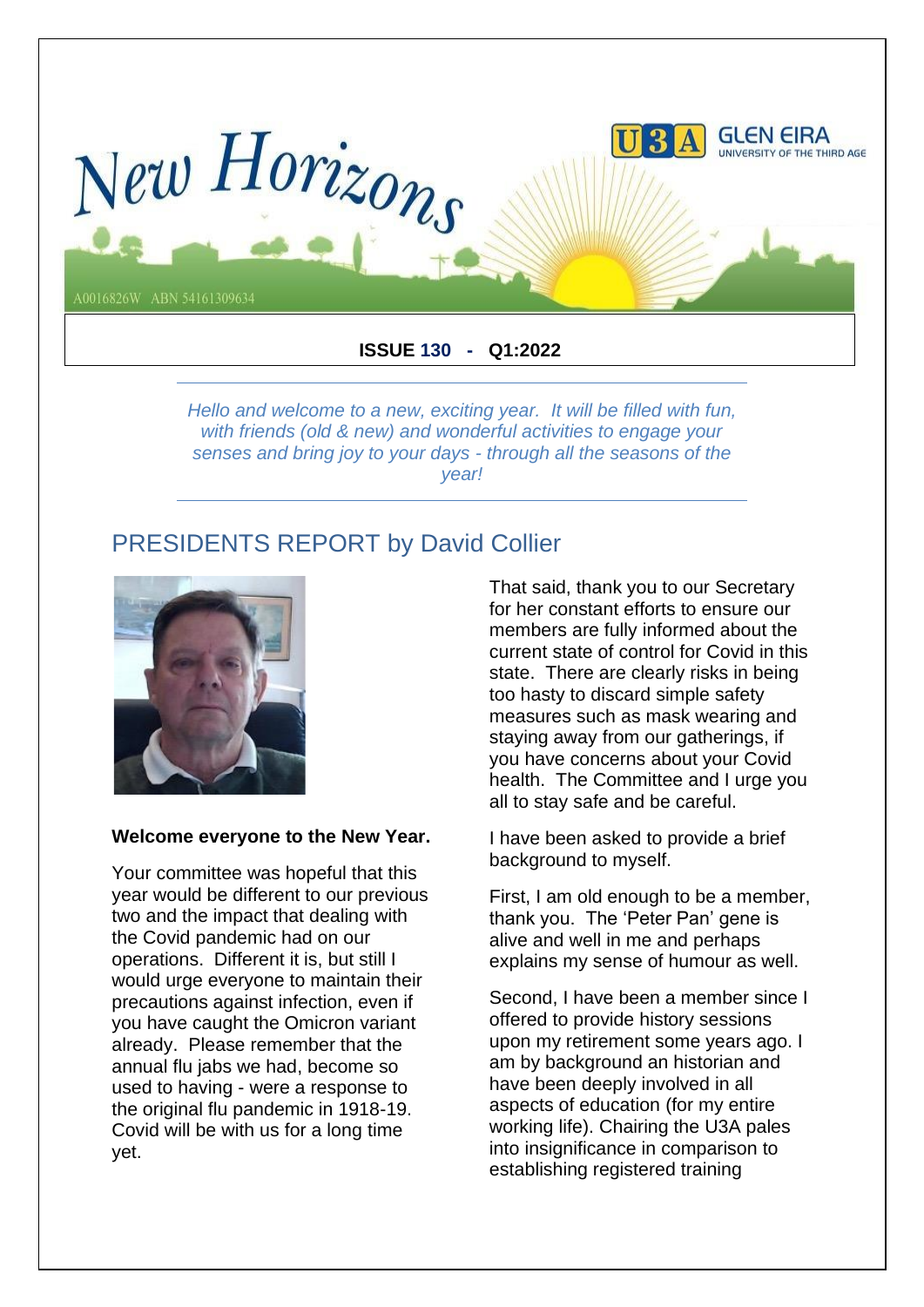organisations and assessing and maintaining professional/academic standards. My first engagements with U3A were during the decade of the 1980's, when I was regularly contributing weekly session while working at Auckland University.

The U3A movement is a wonderful opportunity for all of us to keep our minds and bodies active. The community of the U3A both welcomes and challenges all of us to keep learning and to stay vibrant as we age.

One dear friend has told me that, as they turn 90, they will keep attending the U3A for as long as the body is willing. A perfect recognition of the part the U3A can play.

Which leads me finally to acknowledge the work of our volunteers who contribute their time and effort in ensuring the Glen Eira U3A operates as smoothly as it does. Without their time and patience, we could not run the extensive range of courses, no matter how willing the tutors are to bring their expertise and understandings to our members.

We are all members of this U3A. I would urge you to be kind and

supportive of our volunteer workers. They too are members. They deserve the greatest respect for the extra contribution they make to this beautiful place. If you feel you may be able to also volunteer to help keep our U3A running, please step forward.

Stay safe and well

David

## VOLUNTEERS NEEDED



- To help with gardening
- To do minor maintenance
- To remove old furniture and deliver to recycling centre

Please advise Del via Email: [secretary@gleneira.org.au](mailto:secretary@gleneira.org.au)

#### **Get Well Soon Notices:**

- Ditta Libson has had some health issues to deal with. We send our loving energy for strength and positive good spirits.
- Martin Verhoeven had an operation. Sending best wishes to Martin for a speedy recovery.

**Tutors: A BIG THANK YOU** to all the tutors who have remained loyal to U3A during difficult Covid-19 times, disrupted classes & various lockdowns. We are all looking forward to easier times ahead.  $\odot$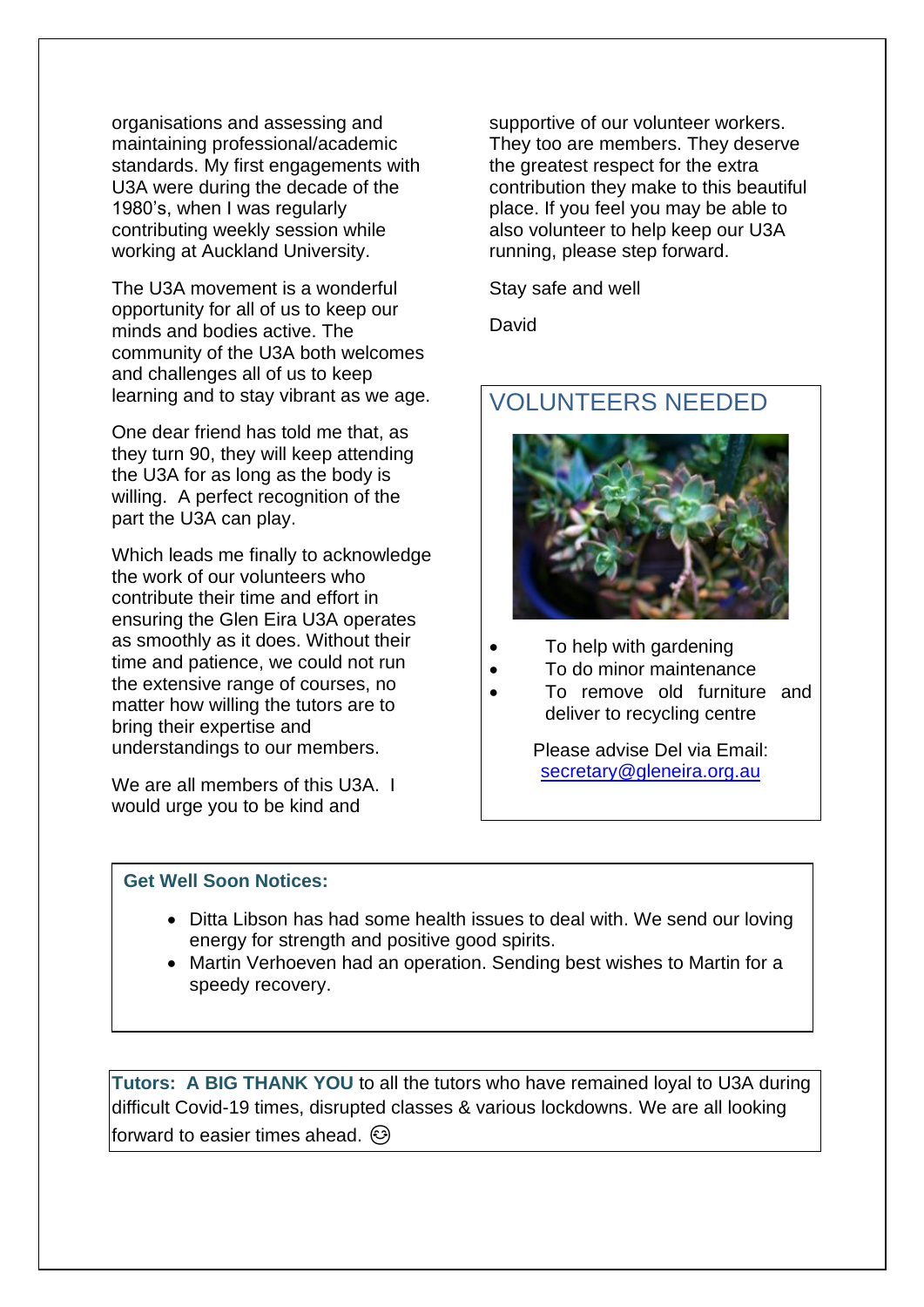## HEATHER HUDSON

#### **Newsletter Coordinator for around**

**16 years,** Heather took on the role of editor back in 2005. Her niece designed the masthead (which remains today), based on a suggestion from the art class - of that time.

She tells us "she has learnt new skills since those early days and has really enjoyed producing New Horizons".

Heather wants to thank all the willing contributors of articles, photos and jokes over the years.

"Now it is time for a new editor, perhaps a new style.......who knows", she says. "I'm sure the newsletter will continue to inform you of important information and present you with many interesting articles".

Great effort, well done Heather!

## LIFE LESSONS by Denis **Wright**

Denis Wright's blog, which has been visited by perhaps millions of people from around the world, is archived by the National Library of Australia.

1. Don't spend your life in a job you hate. Life is too short to live it only in the evening and at weekends.

2. If there's something bad happening in your life you genuinely have no control over, learn all you can about it and how to live with it. Beating your head against a brick wall is unproductive.

3. If you think you can change it, then go all out to do so. Try to understand its nature and work with it where you can.

4. There are no 'good' and 'bad' decisions. If you made what you think might have been a poor choice in life, learn from it, and you might make a better one next time. You don't know what's going to turn out good or bad in the long run, so regrets are a waste of time.

5. Don't agonise about the past, in the sense that you can't change it. Live in the slice of time that's the now. You can't live in the moment; it's too short. The slice is richer. It has a little of past, present and future.

6. Apologise as soon as you can when you think you've hurt someone. Don't try to pretend you're perfect. Accept responsibility where it's due.

7. Keep your options open for as long as possible. Don't close them unnecessarily.

8. Try to keep your sense of humour if you can, though it's not always possible.

9. Carpe Diem ... Or, for a change, SEIZE the DAY!

10. Do not be afraid of death. "If you're not afraid of your own death (more than you need to be), then you need have little fear for anything life can hand out.

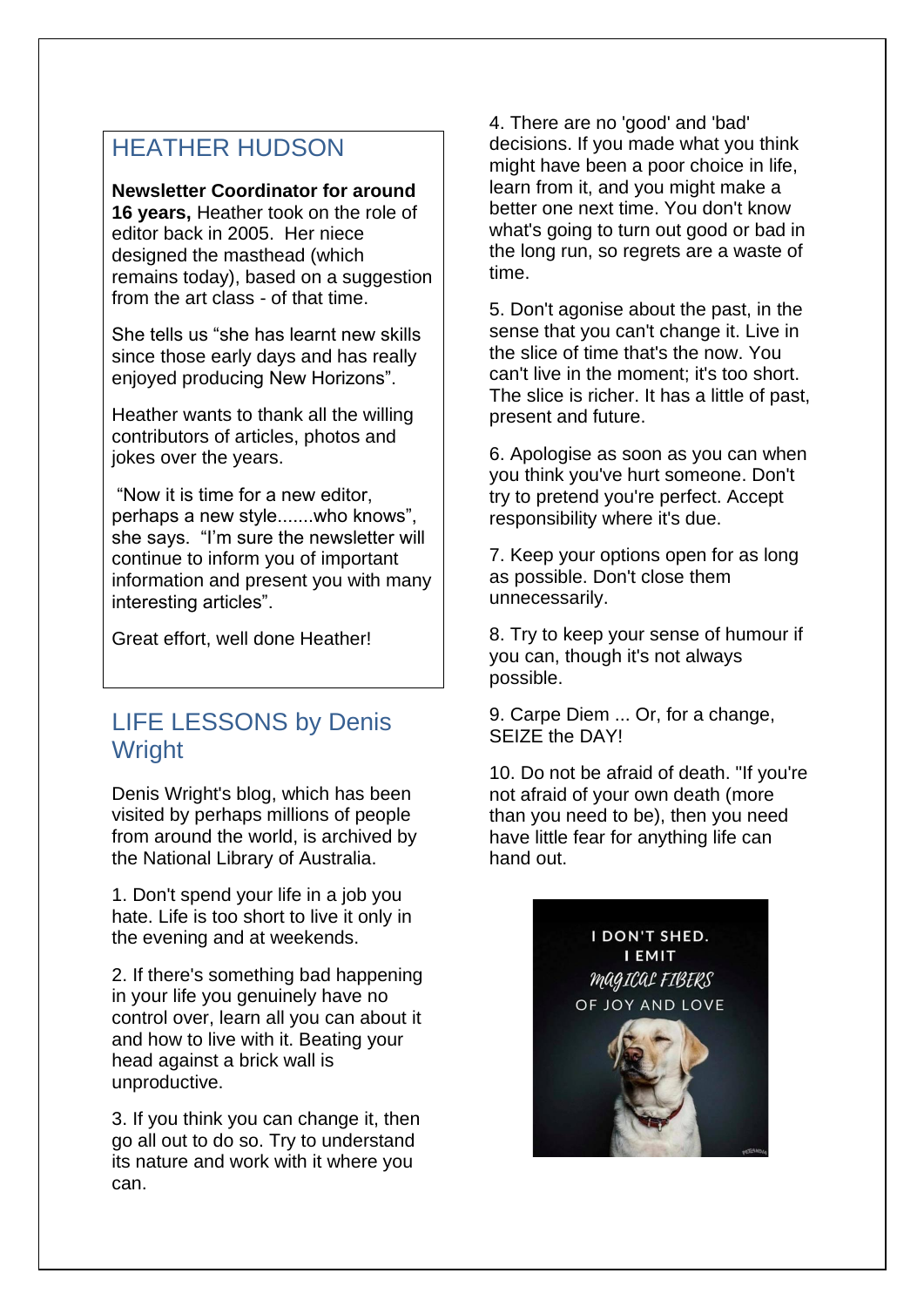# MEET the 2022 Glen Eira - U3A COMMITTEE

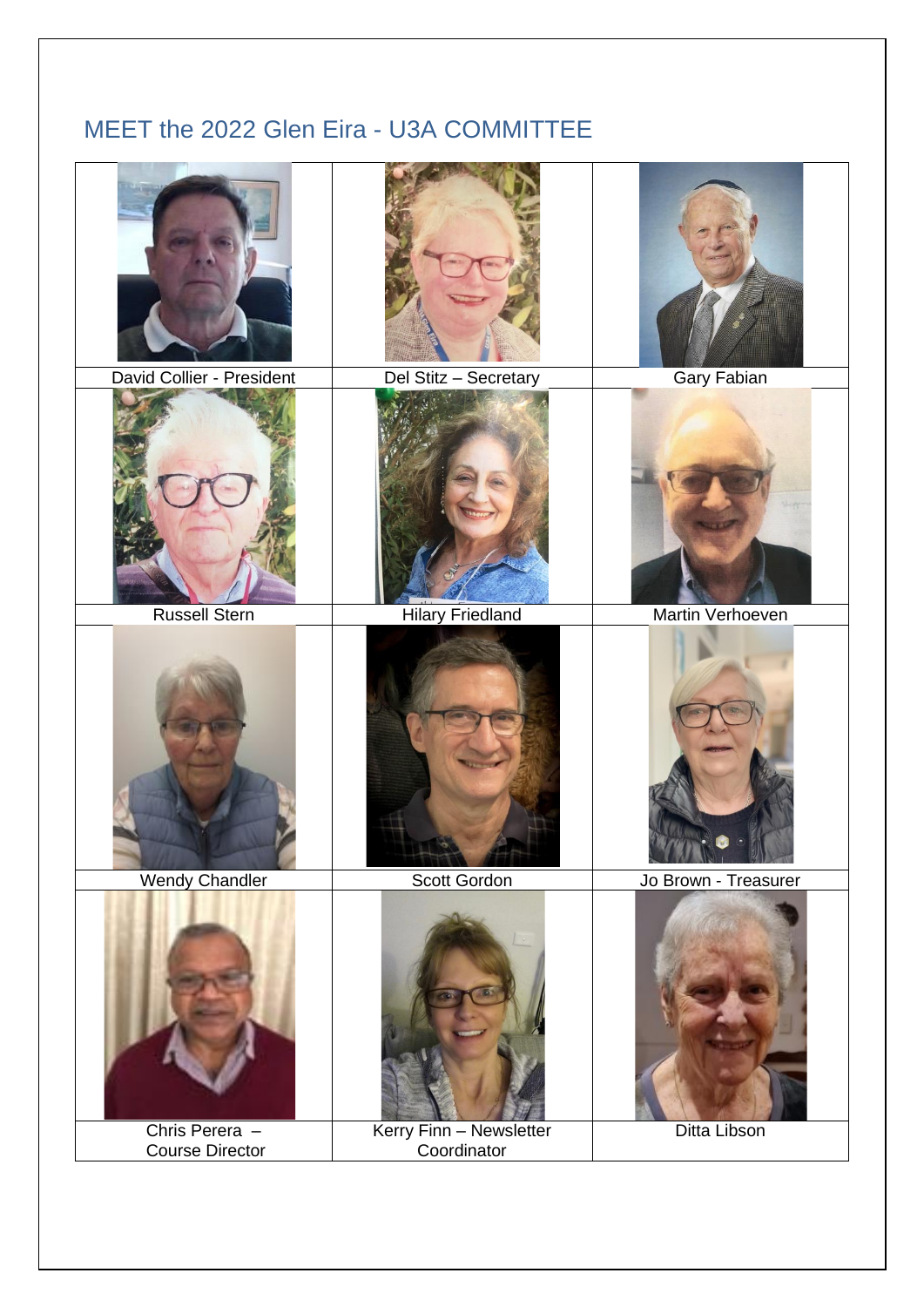## WEDNESDAY BIKE GROUP



**Several of the group members from 2021 continued to meet for rides on Wednesdays during the summer break, to keep the fun going**.

One ride was from EE Gunn Reserve in Ormond to Sandridge on one very windy day! East-South Easterly winds were forecast which helped us on our outward ride towards Port Melbourne (along the Bay Trail). We had coffee and chats at Caps cafe at the Sandridge Life Saving Club.

#### <https://www.sandridge.org.au/>



When it was time to make our return trip the winds intensified, so we took the inland trip into the city to take the Main Yarra and Gardiner's Creek trails where we were sheltered from the off shore wind gusts.

Some members took the option of catching the train at Flinders St Station. As happens with all our rides, people branch off on the homeward trip to take shorter trips home.

Other destinations included: Brighton beach, Black Rock and parts of Gardiners Creek, Anniversary and Scotchman's Creek trails to Chadstone Shopping Centre.



#### **The highlight of ALL our rides is the café stop with socialising. What fun!**

*Note: Information in this article was supplied by Paul Shewan.*



*Best Dog Ever!!*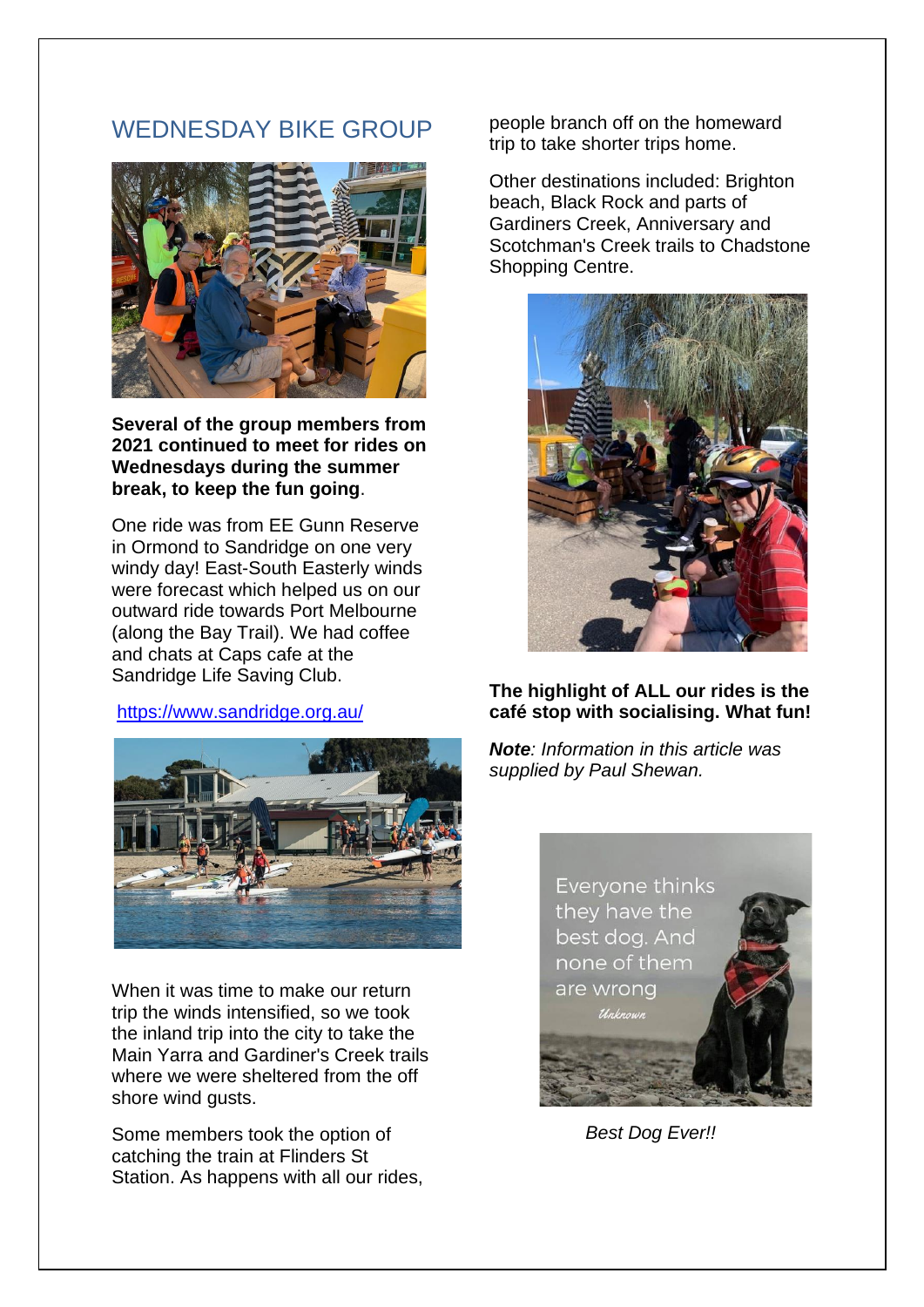## VALE JOSIE COYLE



**JOSIE COYLE** *passed away in January 2022.*

Josie was one of the founding members of Glen Eira U3A, was on the committee for several years and contributed a great deal to the organisation - over many decades.

She was in charge of gardening early on, when U3A was in the former premises (the lawn bowls club). Later she organised many group bookings of matinee stage musical productions. Josie also contributed on the reception desk, volunteering for many years.

She attended classes in Italian, Ian Cathie's guest speaker programme, Biology, Trivia Luncheon, Travel Stories, Shakespeare Readings - and so on.

Josie was a spirited character and took part in the protest march (to the town hall), when GEU3A was threatened with eviction from its earlier premises.

She had a beloved rescue cat, Russell - acquired from the local council. Josie asked why the cat was called Russell. The council told her that it was quite wild, and named after Russell Crowe! (Famous for throwing a mobile phone at an American hotel employee - at the time).

Prior to Josie's time at U3A she was a travel agent over many years. She enjoyed travelling extensively overseas, including skiing in Switzerland.

She spent two years working in London in the 1950's and made some great friends there, who became lifelong buddies. Some of these friends attended her 90th birthday party (about 3 years ago).

Josie lived alone in Elsternwick and will be especially missed by her nieces. Her enthusiasm and hard work will also be sorely missed at U3A. RIP now Josie, love from us all.

*Note: Information in this article was supplied by Margaret Blight, Margaret Bayly, Gloria Woods and Del Stitz (all current U3A members) and Carol Stals (former U3A member).*

## DEFIBRILLATOR

*Note: In a Medical Emergency at U3A notify reception and call 000 for medical assistance.*

A Defibrillator is a device that restores a normal heartbeat by sending an electric pulse or shock to the heart. They are used to prevent or correct an arrhythmia, a heartbeat that is uneven or that is too slow or too fast. A Defibrillator can also restore the heart's beating if the heart suddenly stops. We are so lucky to have a Defibrillator available onsite at out U3A Glen Eira office building.

More information is available on the website at <https://gleneirau3a.org.au/>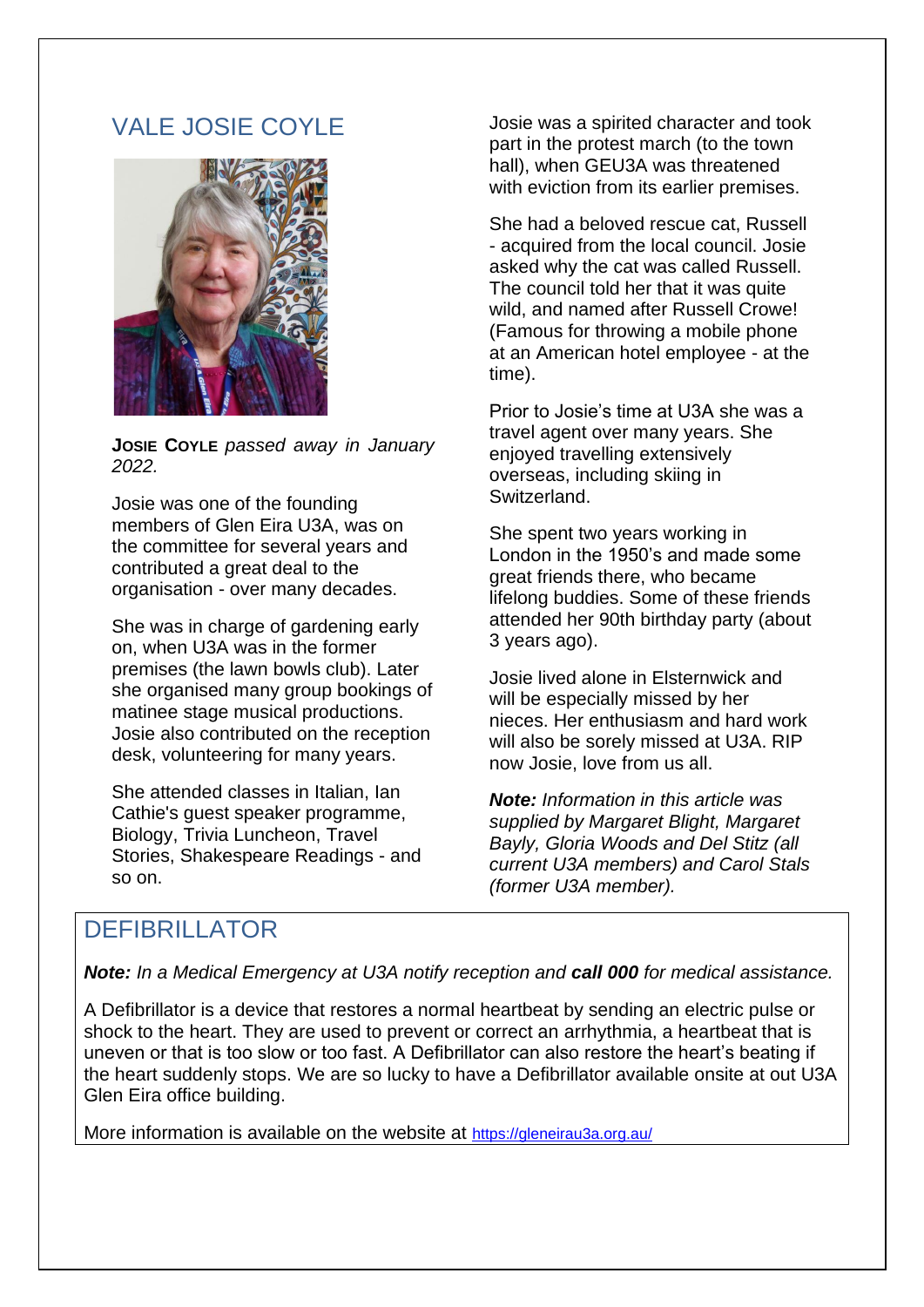## Wednesday WANDERER ARTISTS – Exhibition

**Wednesday Wanderers Present** 

# CONNECTI

Watercolour artists were inspired during lockdowns when Zoom sessions allowed friendship, laughter and paint to mix in a virtual environment.

Twenty-two watercolourists invite you to see the results.



## **Exhibition: March 2nd-13th**

**AGRA Galleries:** 1 Inglesby Rd Camberwell 3124 Ph: 9882 5859

**Gallery Hours: Wed - Fri 10 am - 4pm** Sat and Sun 1 - 4 pm

**WOW look at this amazing painting on the Connections Exhibition poster!**

There are some well established watercolour artists exhibiting, amongst the twenty two who will be showing their works in March – at AGRA Galleries, Camberwell.

Sylvia Barton tutored Judy Taitoko & Ancita Beale (longstanding members & watercolour artists), for many years. After Sylvia retired she ran the successful class as a self help session.

We will be lucky enough to see a couple of artworks in the exhibition by Ancita Beale and are really looking forward to that (especially if you are a student of Ancita here at Glen Eira U3A)!!

If you are a student of art or just an admirer of talented works, go along and enjoy the show, it will be truly wonderful.